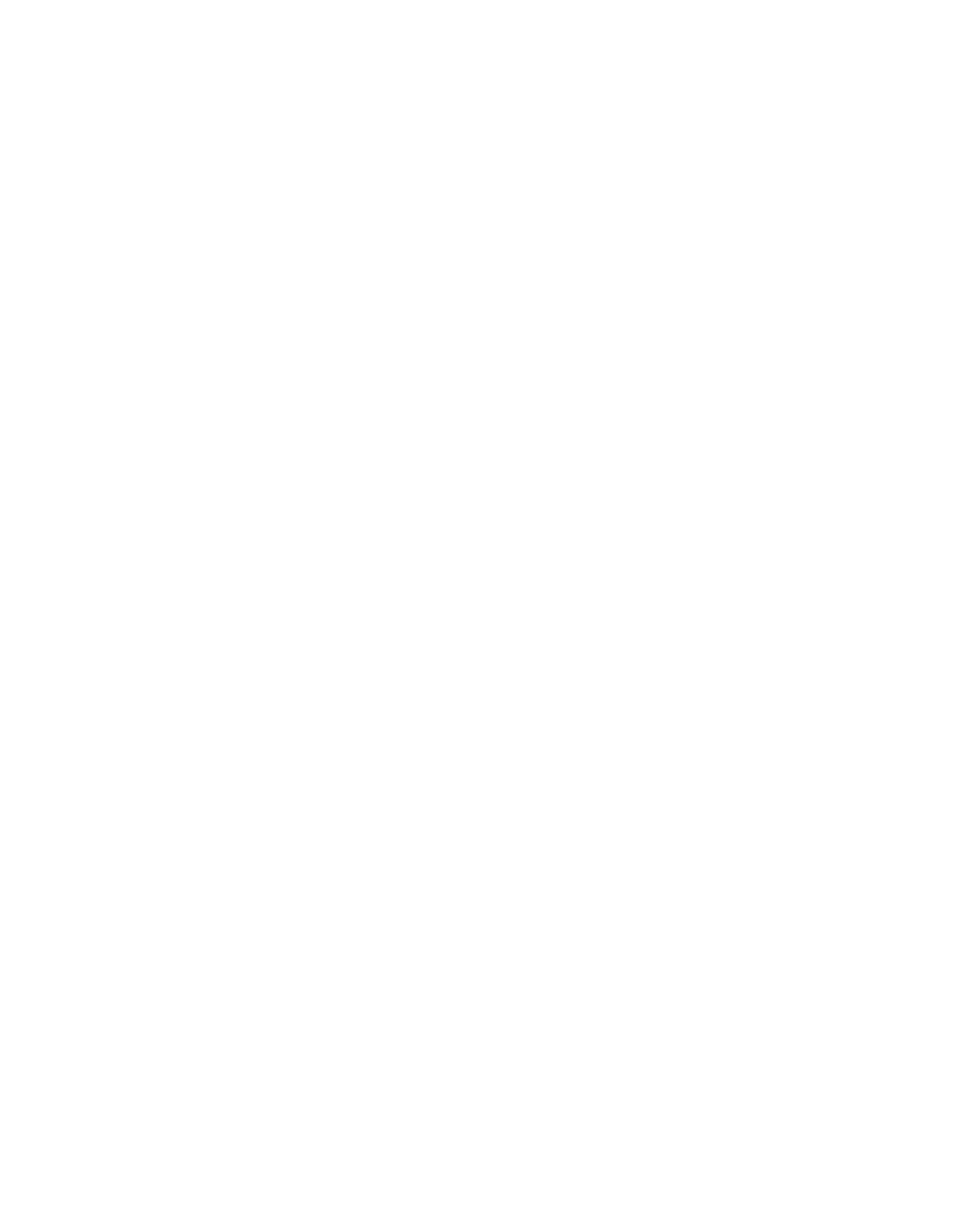## **HILL, Chief Justice.**

[¶1] Appellant, William Paul Gunnett (Gunnett), contends that his conviction for aggravated assault and battery should be reversed because the district court allowed a juror to communicate with his wife, during the course of the jury's final deliberations, in order to assess whether that juror was suffering confusion as the result of his medical condition. We will affirm.

## **ISSUES**

[¶2] Gunnett articulates this issue:

Whether the district court erred in the course of action it took in assessing and determining whether a juror was confused during deliberations, based upon a juror's baseless allegation, when it authorized and directed the alleged confused juror's wife to conduct the inquiry, to the prejudice of [Gunnett] and in violation of his rights to a fair and impartial jury.

The State reduces its statement of the issue to the query: "Whether [Gunnett] received a fair trial by an impartial jury?"

## **FACTS**

[¶3] The facts underlying Gunnett's crime are of very little significance. It suffices, for the sake of context, to note that Gunnett was involved in a drunken brawl. Gunnett got into a fight with a fellow inebriate and was attacked by him. During the fight, Gunnett stabbed him with a knife. It was a given that the victim was the aggressor in the fight, and the central issue was whether Gunnett was justified in employing deadly force under the circumstances. At his first trial, the jury was unable to reach a unanimous verdict. The events set out below occurred at his second trial.

[¶4] The facts pertinent to this appeal arose at 5:50 p.m., on April 3, 2003, at the very end of Gunnett's trial. The jury had reached a decision and was called into the courtroom to deliver its verdict. The presiding judge read aloud the verdict that the jury had found Gunnett guilty of the charged crime. Defense counsel asked that the jury be polled. The trial judge asked the clerk of court to poll the jury. When asked if that was her verdict, the first juror answered, "Yes." However, the second juror  $(Juror 2)^1$  answered "No." Each of the other ten jurors responded "Yes."

[¶5] The trial court then provided the jury this oral instruction:

 $\overline{a}$ 

<sup>&</sup>lt;sup>1</sup> Earlier in the proceedings, the district court and counsel, as well as the other jurors, became aware that Juror 2 suffered from diabetes and needed to take his insulin regularly.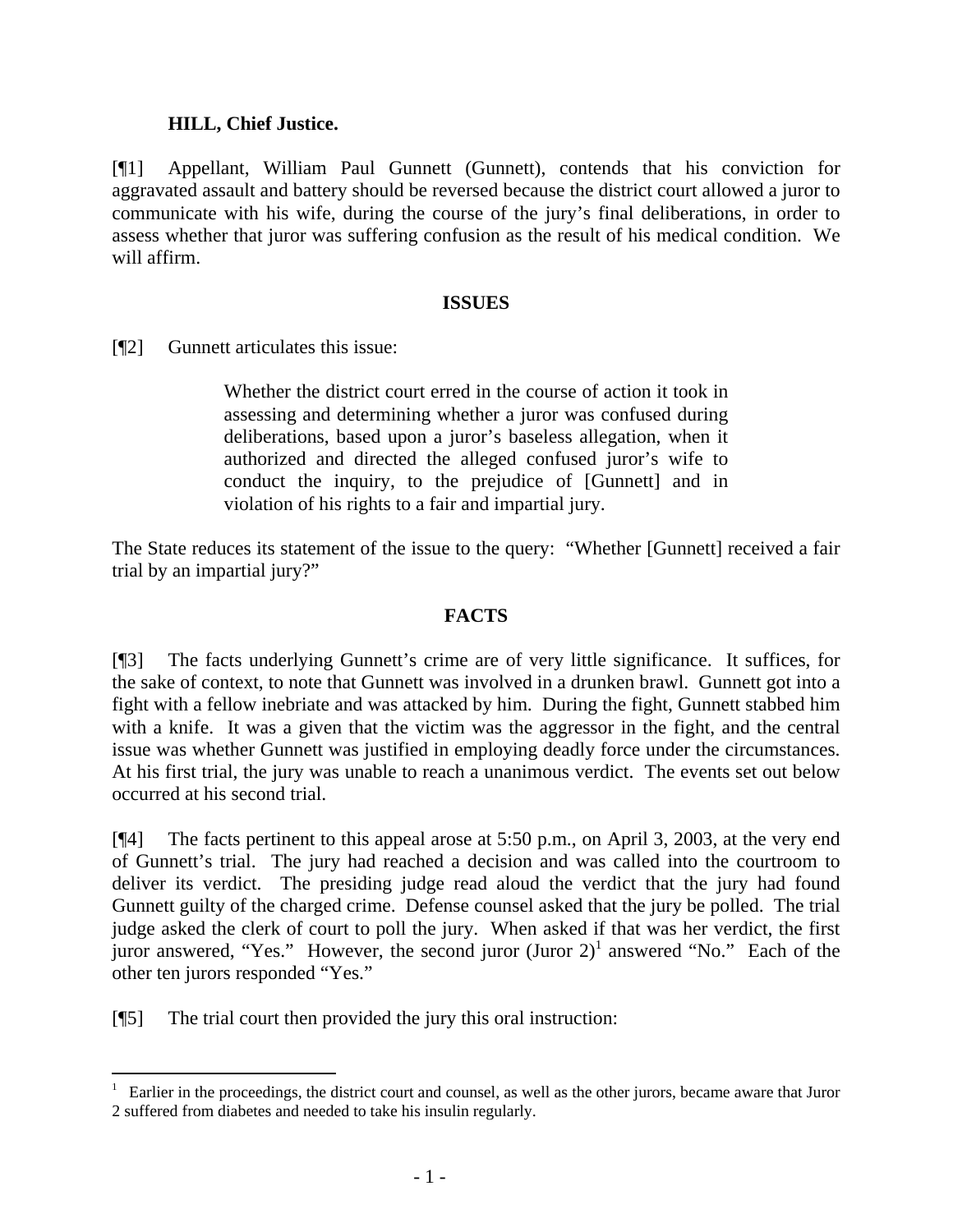As explained to you, Ladies and Gentlemen of the Jury, before a Court can accept the verdict, it must be unanimous. There's indication that it may not be. I need to excuse you right now and confer with counsel about what type of instruction, if any, we may give you. So the Court will be in recess.

A brief conference was held between the trial court and counsel, and it was agreed that the jury should be instructed that it must be unanimous in its decision and should continue its deliberations. The oral instruction given the jury was this:

> Ladies and Gentlemen of the Jury, as you were previously instructed, jury verdicts in Wyoming must be unanimous. You are invited to review the jury instructions previously given to you, and we're going to send you back into the jury room for further deliberations.

Court will be in recess until you've reached your verdict.

[¶6] At this point, Juror 2 spoke up and said: "I thought we reached a verdict." A fellow juror responded: "We did, but you said no. When you answered no, that's what's doing all of this." The jury panel then left the courtroom and returned to its deliberations.

[¶7] At 6:14 p.m., court and counsel met outside the presence of the jury, and this discussion was had:

> THE COURT: We're on the record outside the presence of the jury, but in the presence of the Defendant and counsel. The bailiff has reported to me<sup>2</sup> that [Juror 2] has exhibited some nonsensical behavior to the rest of the jury, appears to be

 $\overline{a}$ 

Just before the jury initially retired to deliberate, the trial court asked the jury if there was anyone of them who did not feel capable of deliberating for health reasons. No juror responded to that inquiry, and the alternate was excused, but with directions to leave a phone number in case he was needed.

<sup>2</sup> At the outset of the trial, the jury was introduced to the bailiff and instructed: "If it is necessary for a juror to request something or if they think they need to contact someone outside the proceedings for personal reasons, it's got to be done with the Court's permission and through the bailiff. So, he's the fellow that you need to tell first. He's required then to tell me and the lawyers for the case so that everyone will know what's going on."

Prior to the trial, in the presence of the jury, the bailiff was also given an oath: "Do you solemnly swear that you will take charge of this jury, that you will not communicate with them yourself about the case or allow anyone else to communicate with them; and when so directed, you will return them into this Court?"

Before the jury retired to deliberate, the bailiff was given a second oath: "Do you solemnly swear that you will take charge of this jury and keep them together, not permit the jurors to communicate with anyone except themselves, not converse with them yourself about the case, except to perhaps ask them if they have agreed upon a verdict; and that you will not communicate the status of their deliberations before the verdict is returned? Lastly, do you swear when they have agreed upon a verdict, you will return them into this Court?"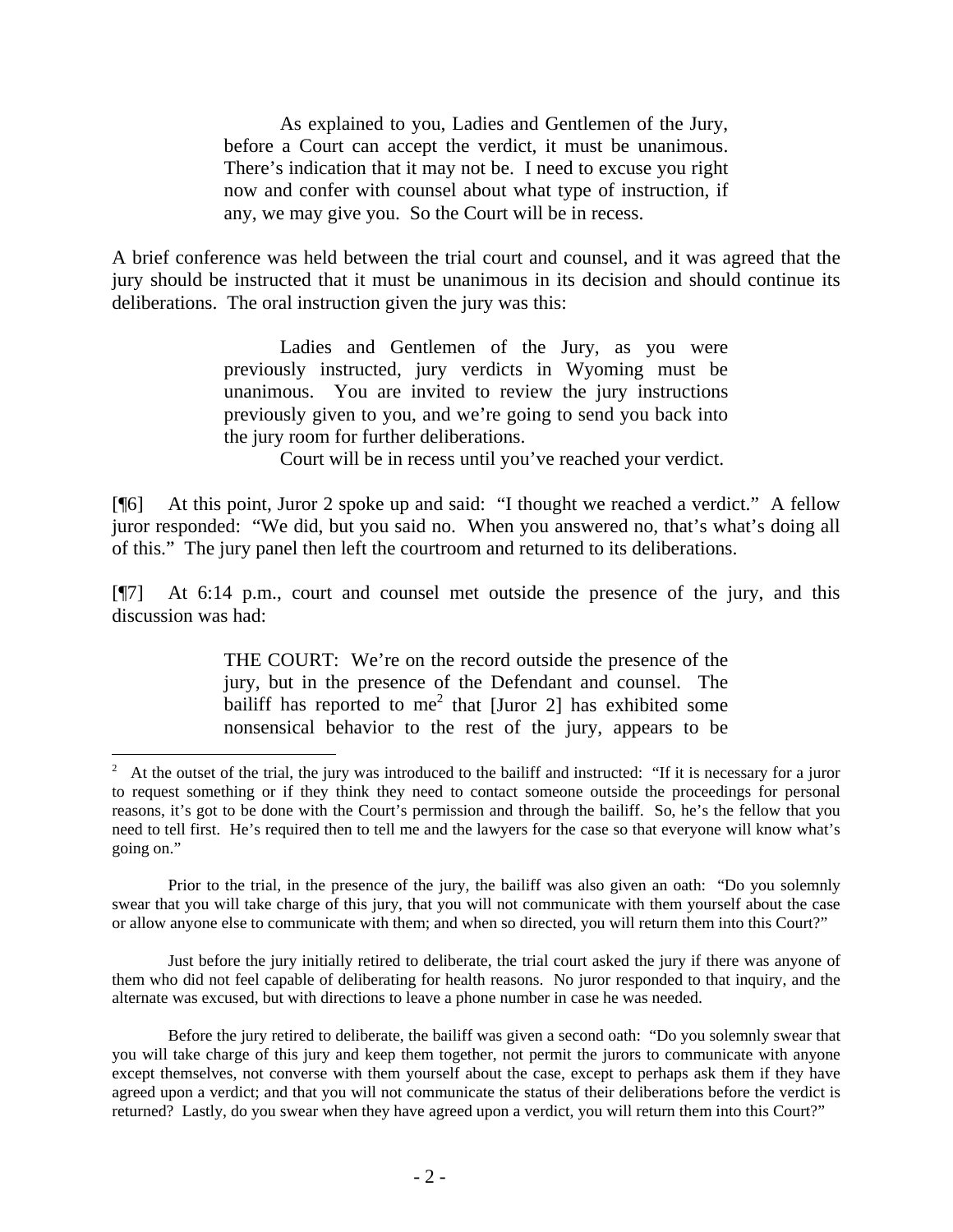confused. He is a diabetic. There's some concern as to whether or not he needs insulin.

Before going on the record, I discussed with counsel the possibility of recalling our alternate, who was told to give us a number in case we needed him; however, [defense counsel] informed me he struck up a conversation with [the alternate] at some length after he was dismissed from the panel.

[¶8] The trial court decided that it would telephone Juror 2's wife to obtain information. The court was unable to resolve anything over the phone and asked the wife to come to the courthouse. Once she was en route to the courthouse, defense counsel requested a mistrial "on the basis that now we've got at least one person coming in to check on the juror while the juror is sick and confused." The prosecutor argued against the motion for mistrial and suggested that, since the hour was now late, the jury should retire for the night and resume its deliberations the following day. The trial court took the mistrial motion and the recommendation that the jury retire for the day under advisement, but decided to await the arrival of Juror 2's wife.

[¶9] At 6:43 p.m., the wife of Juror 2 arrived at the courthouse, and the district court gave her these directions:

> The bailiff indicated to us that your husband was experiencing some mental confusion about the process and maybe had said some nonsensical things, so I want to make sure that you're here to take care of him; and if he needs medical attention give it to him.

> To try to maintain the integrity of the trial, if we can, I just want to make sure that you understand that jurors are not permitted to discuss the case that they are deliberating about with anybody, except each other. So, you know, please don't talk to any other jurors or please don't talk to your husband about the case. But we certainly want you to check up on his health concerns.

[¶10] Juror 2's wife expressed her understanding of the trial court's directions, and she left the courtroom to speak with her husband. Defense counsel objected to that arrangement, i.e., the wife going to talk to her husband in the jury room. The district court explained that she was not going to be in the jury room, but in the hallway, and not in the presence of any other jurors. Defense counsel renewed his motion for a mistrial on the basis that there was no way to assess how long Juror 2 had been confused, and he might well have been confused throughout the trial.

[¶11] At 6:57 p.m., Juror 2's wife returned to the courtroom and related that she did not believe her husband was having an insulin reaction and that she did not perceive that he was confused. The trial court then made a decision to allow the jury to resume its deliberations.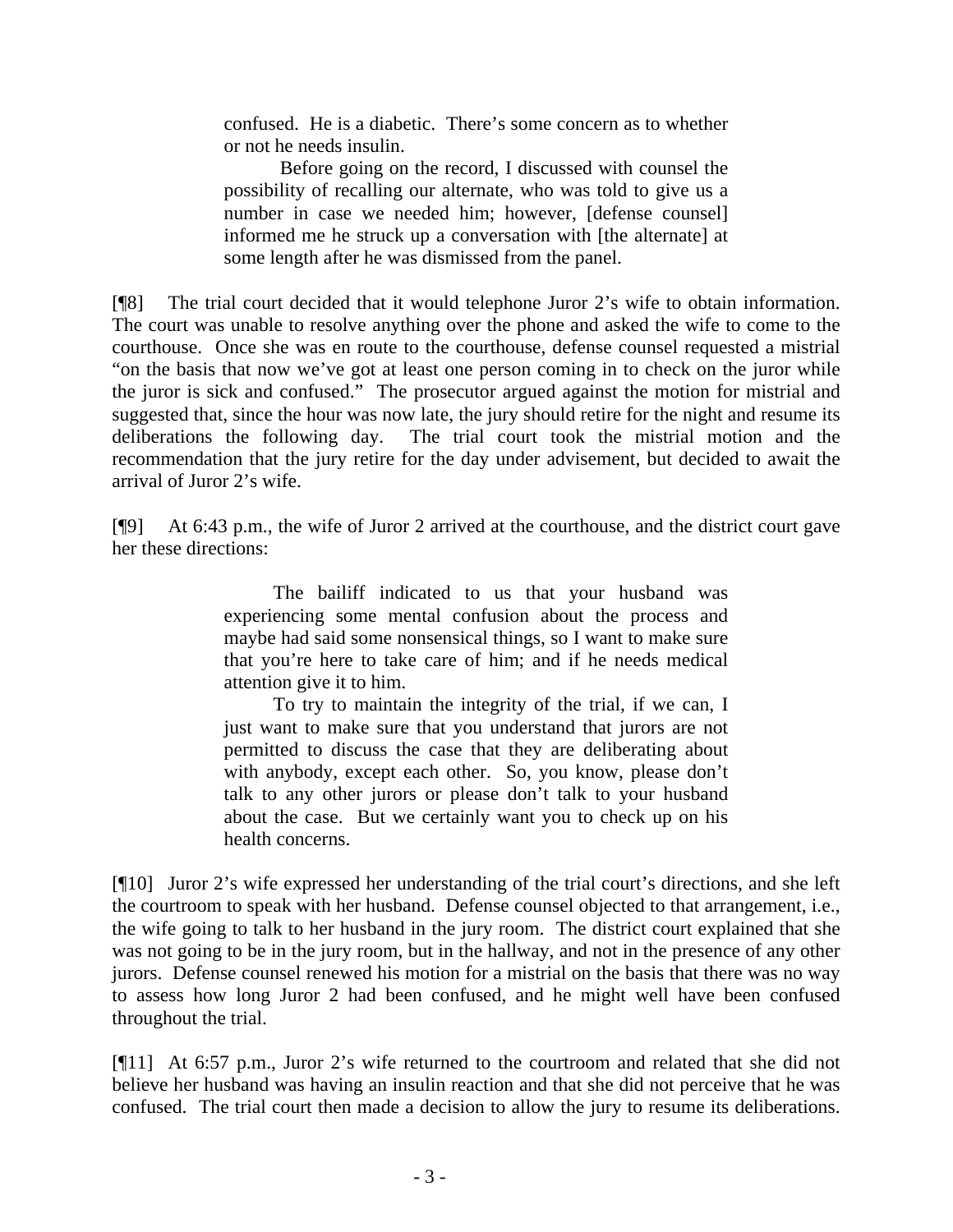Defense counsel again renewed his motion for mistrial, this time on the basis that the remainder of the jury "may be putting heat on him and, in effect, twisting his arm to get him to agree with the rest of them." The district court again denied the motion for mistrial.

[¶12] At 7:10 p.m., the trial court, counsel, Gunnett, and the bailiff assembled in the courtroom. The bailiff reported to the court that the jury "should know in about ten minutes if they are going to make any headway." Defense counsel objected to "giving the jury ten minutes to make headway." He renewed his motion for mistrial based on all the proceedings that followed the polling of the jury, opining that: "It's fairly clear that he wasn't confused, that he knew what he was doing and that there was an attempt by this jury to, in effect, pull a fast one; and I object and ask for a mistrial." The trial court then made clear on the record that the jury was not in any way limited to ten minutes, rather that was their request, and the trial court intended to honor it.

[¶13] The jury continued its deliberations for about 15 minutes and indicated that it had reached a verdict. The verdict was read aloud by the court, and it again was a guilty verdict. The trial court again polled the jury. This time Juror 2 responded "Uh-huh – yes." Defense counsel then indicated that it would file a motion for mistrial or a motion for new trial. In response, the district court addressed Juror 2:

> [Juror 2], you indicated at our previous polling that it was not your verdict; and I'm sure that counsel is concerned that you received some sort of undue pressure to change your mind. Is – I'm not trying to get into a big dialogue, but did you feel like you were pressured to reach this verdict?

Juror 2 responded, "Oh, heavens no." Court was adjourned and the jury left at 7:38 p.m. However, proceedings continued in chambers immediately thereafter, and defense counsel renewed his mistrial motion, as well as a motion for new trial. Defense counsel also indicated that he would formally file those motions in writing.

[¶14] On April 16, 2003, a motion for new trial was filed, based on "the best interests of justice and jury misconduct." It was set for hearing on May 9, 2003. At the hearing, defense counsel indicated he did not have any additional information for the trial court and that the motion had been "investigated," but he had been unable "to turn up anything further with respect to it." The State did not file a written response, although the prosecutor did make an oral argument reciting some pertinent authority. By order entered on May 28, 2003, the district court denied Gunnett's motion for a new trial.

# **STANDARD OF REVIEW**

[¶15] The question of whether to grant or deny a motion for new trial is a matter addressed to the discretion of the trial court. The trial court's decision will not be reversed without a showing of abuse of that discretion. A trial court abuses its discretion when it could not have reasonably concluded as it did. In this context, "reasonably" means sound judgment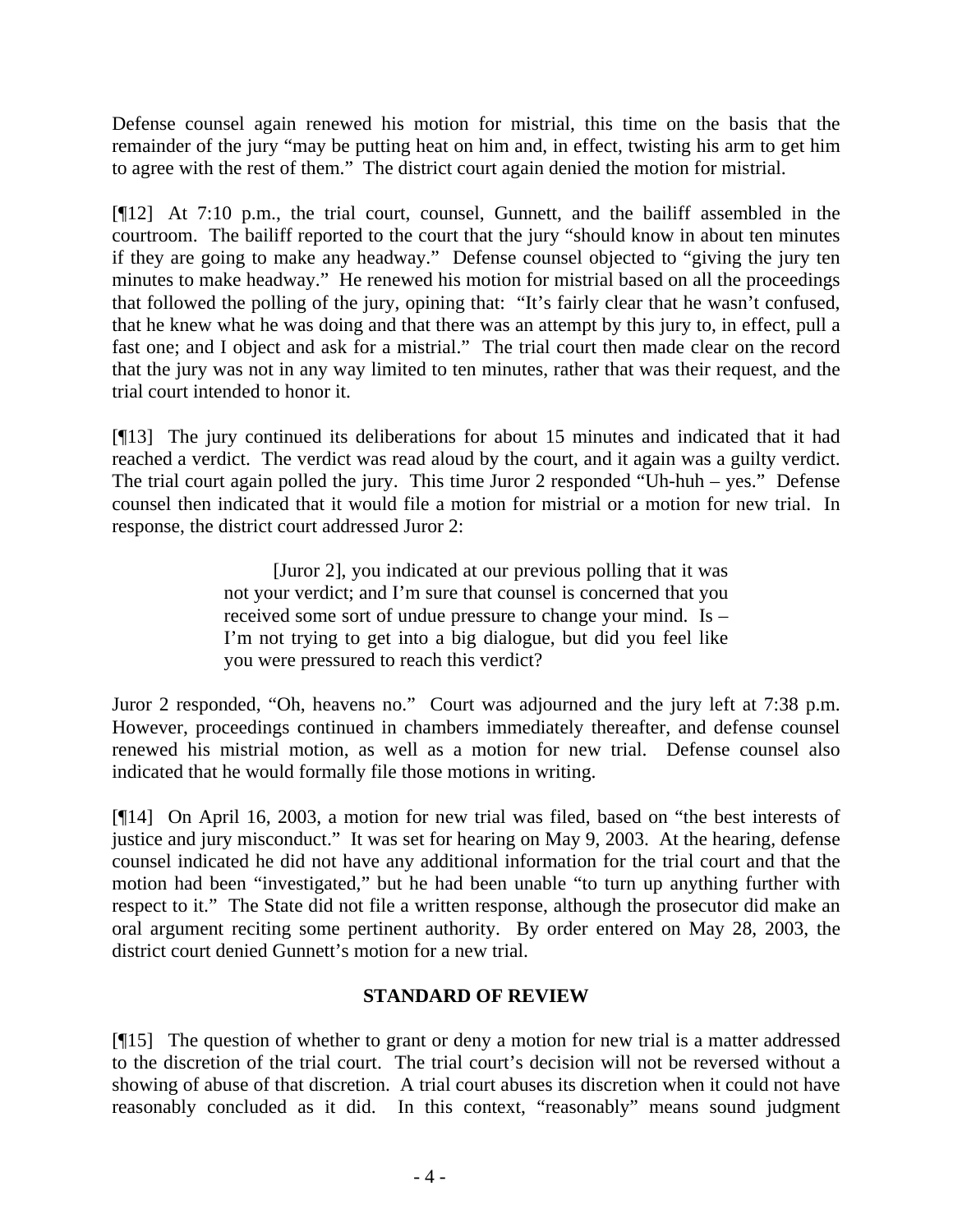exercised with regard to what is right under the circumstances and without doing so arbitrarily or capriciously. *Robinson v. State*, 2003 WY 32, ¶18, 64 P.3d 743, ¶18 (Wyo. 2003).

[¶16] The question posed is answered in part by reference to W.R.Cr.P. 31(d):

## **Rule 31. Verdict.**

 (a) *Return*. -- The verdict shall be unanimous. It shall be returned by the jury to the judge in open court.

 (b) *Several defendants*. -- If there are two or more defendants, the jury at any time during its deliberations may return a verdict or verdicts with respect to a defendant or defendants as to whom it has agreed; if the jury cannot agree with respect to all, the defendant or defendants as to whom it does not agree may be tried again.

 (c) *Conviction of lesser offense*. -- The defendant may be found guilty of an offense necessarily included in the offense charged or of an attempt to commit either the offense charged or an offense necessarily included therein if the attempt is an offense.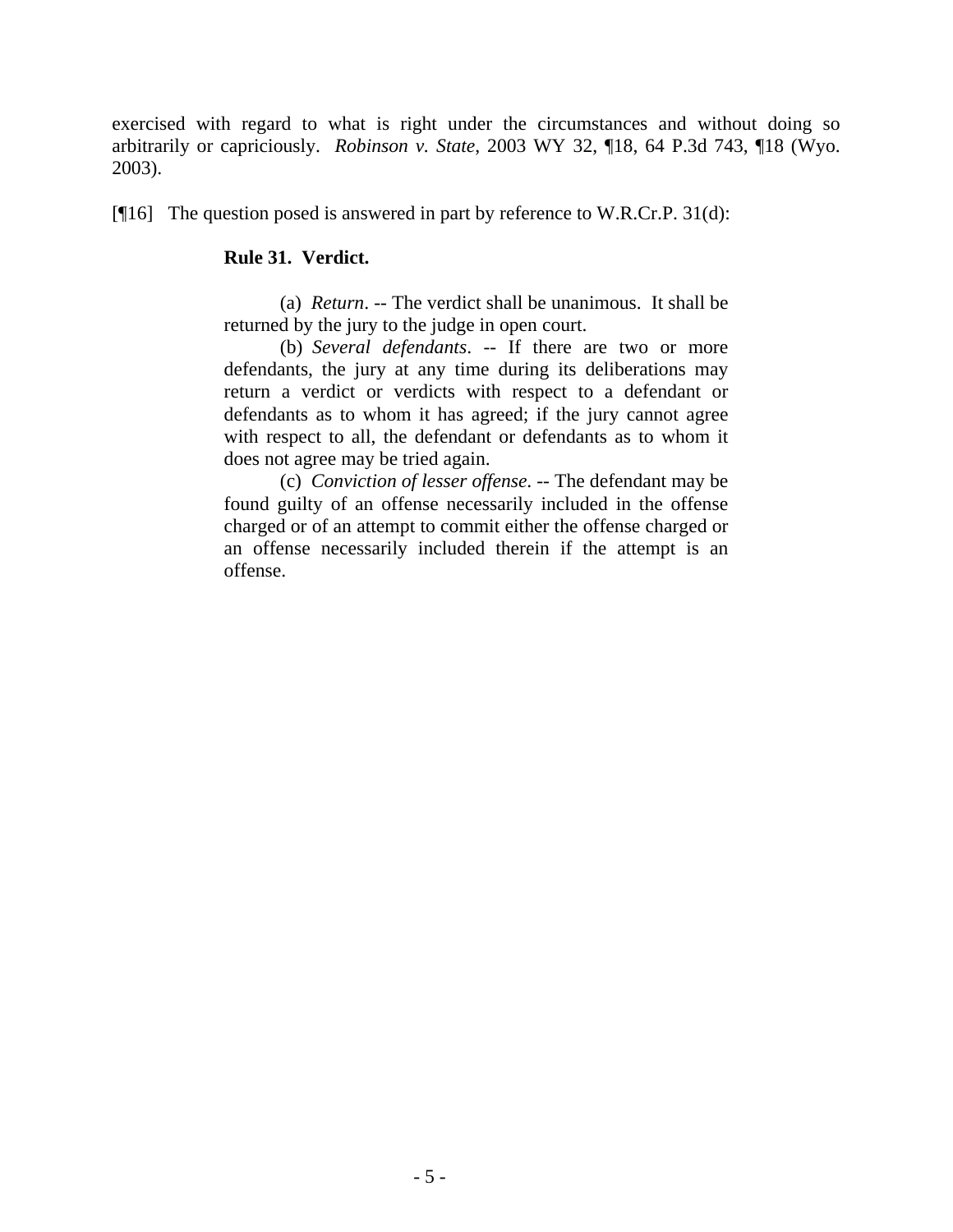(d) *Poll of Jury*. -- **When a verdict is returned and before it is recorded the jury shall be polled at the request of any party or upon the court's own motion. If upon the poll there is not unanimous concurrence, the jury may be directed to retire for further deliberations or may be discharged**. [Emphasis added.]

[ $[17]$  W.R.Cr.P. 31(d) is very similar to its federal counterpart, F.R.Cr.P. 31(d),<sup>3</sup> and it is well known that we often look to federal precedents when construing our own identical or similar rules. *See, e.g., Hoos v. State*, 2003 WY 101, ¶10, 75 P.3d 609, ¶10 (Wyo. 2003). In their treatise on federal practice and procedure, Professors Wright, King, and Klein provide this guidance:

> A verdict is not valid and final until the deliberations are over, the result is announced in open court, and no dissent by a juror is registered. Before the verdict is recorded, the jury must be polled at the request of any party or on the court's own motion. The purpose of this procedure, required by Rule 31(d), is to ascertain with certainty that each of the jurors approves of the verdict as returned, and that no one has been coerced or induced to agree to a verdict to which he has not fully assented.

> It is reversible error to deny the defendant a reasonable opportunity to have the jury polled. The defendant must make a seasonable demand, however, or he will be held to have waived a poll. The court can always poll the jury on its own motion. The procedure for a poll applies to not guilty verdicts just as it does to guilty verdicts.

> Until the rule was amended in 1998, it had been silent on how a jury poll was to be conducted and it was thought this was within the discretion of the court. There had been general agreement that it is better that the jurors be polled individually rather than collectively, and the rule was amended to require this method. $4$

<sup>3</sup> The language of the federal rule is this:

**<sup>(</sup>d) Jury Poll**. After a verdict is returned but before the jury is discharged, the court must on a party's request, or may on its own, poll the jurors individually. If the poll reveals a lack of unanimity, the court may direct the jury to deliberate further or may declare a mistrial and discharge

the jury.<br><sup>4</sup> Wyoming's version of this rule does not reflect the 1998 amendment. However, it is our experience that trial courts virtually always conduct an individual poll of the jury, and that was done in this instance.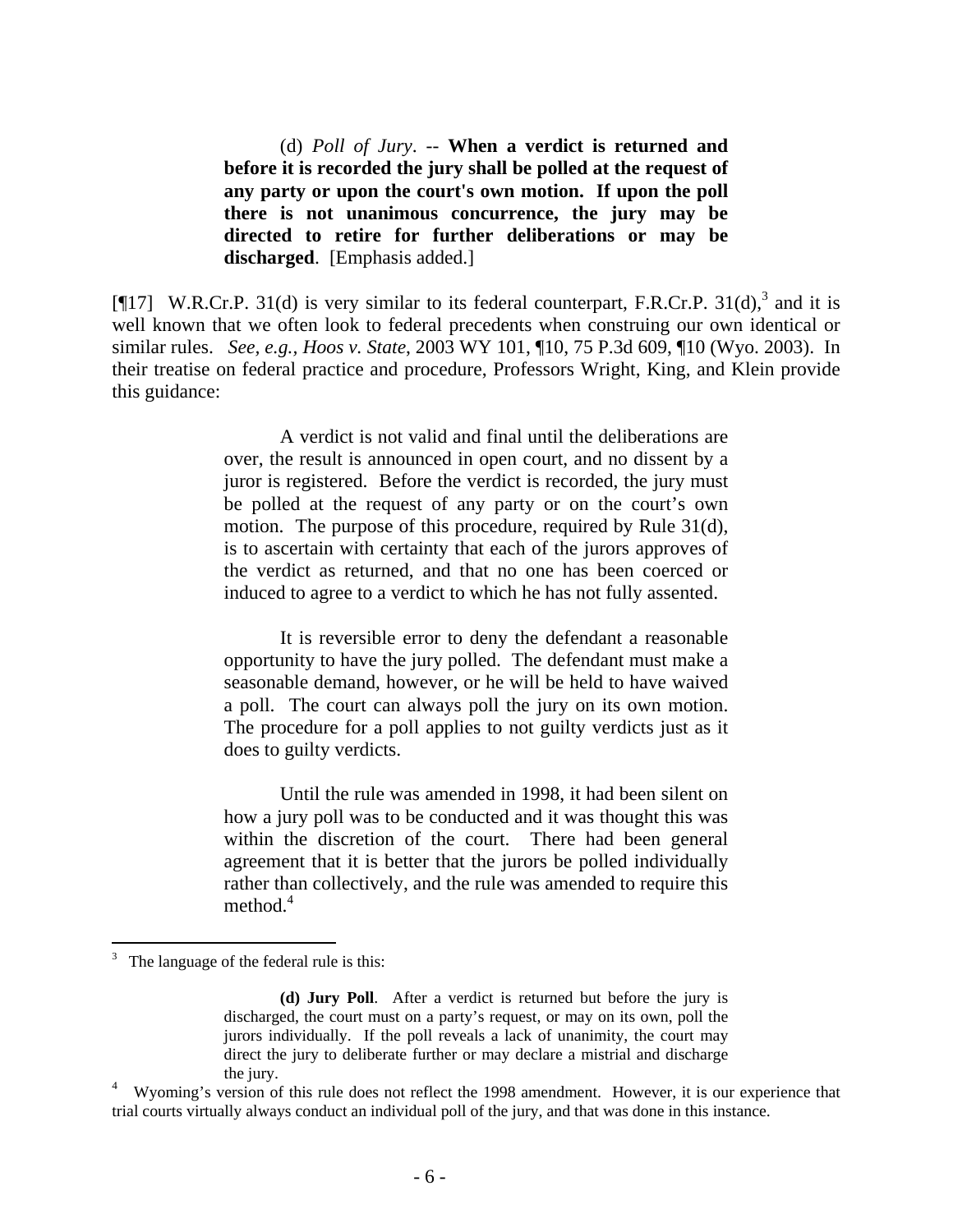Although it is not the purpose of polling the jury to invite each juror to reconsider his decision, a juror is clearly entitled to change his mind when polled about a verdict to which he had agreed in the jury room. If upon the poll the jury is not unanimous it may be directed to retire for further deliberations or it may be discharged. The court may also repoll the jury if this seems advisable. The court necessarily has much discretion about what to do under these circumstances, but it must take great care to avoid any action that may coerce a unanimous verdict.

3 Charles Alan Wright, Nancy J. King & Susan R. Klein, Federal Practice and Procedure: Criminal 3d § 517, at 52-62 (2004); *also see Harris v. State*, 933 P.2d 1114, 1121-22 (Wyo. 1997) (trial court properly may ask for clarification of juror's oral response during polling of jury, so long as it is not in any way coercive); and *see generally* 23A C.J.S. *Criminal Law* §§ 1388-1401 (1989), and 50A C.J.S. *Juries* §§ 508 and 512 (1997).

[¶18] However, once the jury returned to the jury room, but before it resumed its deliberations, the trial court received a communication from others on the jury, through the bailiff, that Juror 2 appeared to be confused and saying nonsensical things. Thus, in this case we are required to move beyond that basic procedure because Juror 2 had some communication with his wife during the jury's deliberations. The law is well settled that it is improper for a juror to have any out-of-court communications with witnesses, the court, parties, or counsel concerning a case. However, a mere showing of improper communication is not sufficient, prejudice must also be shown. *Skinner v. State*, 2001 WY 102, ¶¶12-15, 33 P.3d 758, ¶¶12-15 (Wyo. 2001); *also see State v. Weisz*, 2002 ND 207, ¶11, 654 N.W.2d 416, ¶11, (N.D. 2002) (telephone call received by juror during supper break, in which juror was informed his wife had been in accident, while being an impermissible communication, did not constitute obvious error denying defendant fair trial).

[¶19] W.R.E. 606(b) also plays a role in this case:

(b) *Inquiry into validity of verdict or indictment*. -- Upon an inquiry into the validity of a verdict or indictment, a juror may not testify as to any matter or statement occurring during the course of the jury's deliberations or to the effect of anything upon his or any other juror's mind or emotions as influencing him to assent to or dissent from the verdict or indictment or concerning his mental processes in connection therewith, nor may his affidavit or evidence of any statement by him concerning a matter about which he would be precluded from testifying be received, but a juror may testify on the questions whether extraneous prejudicial information was improperly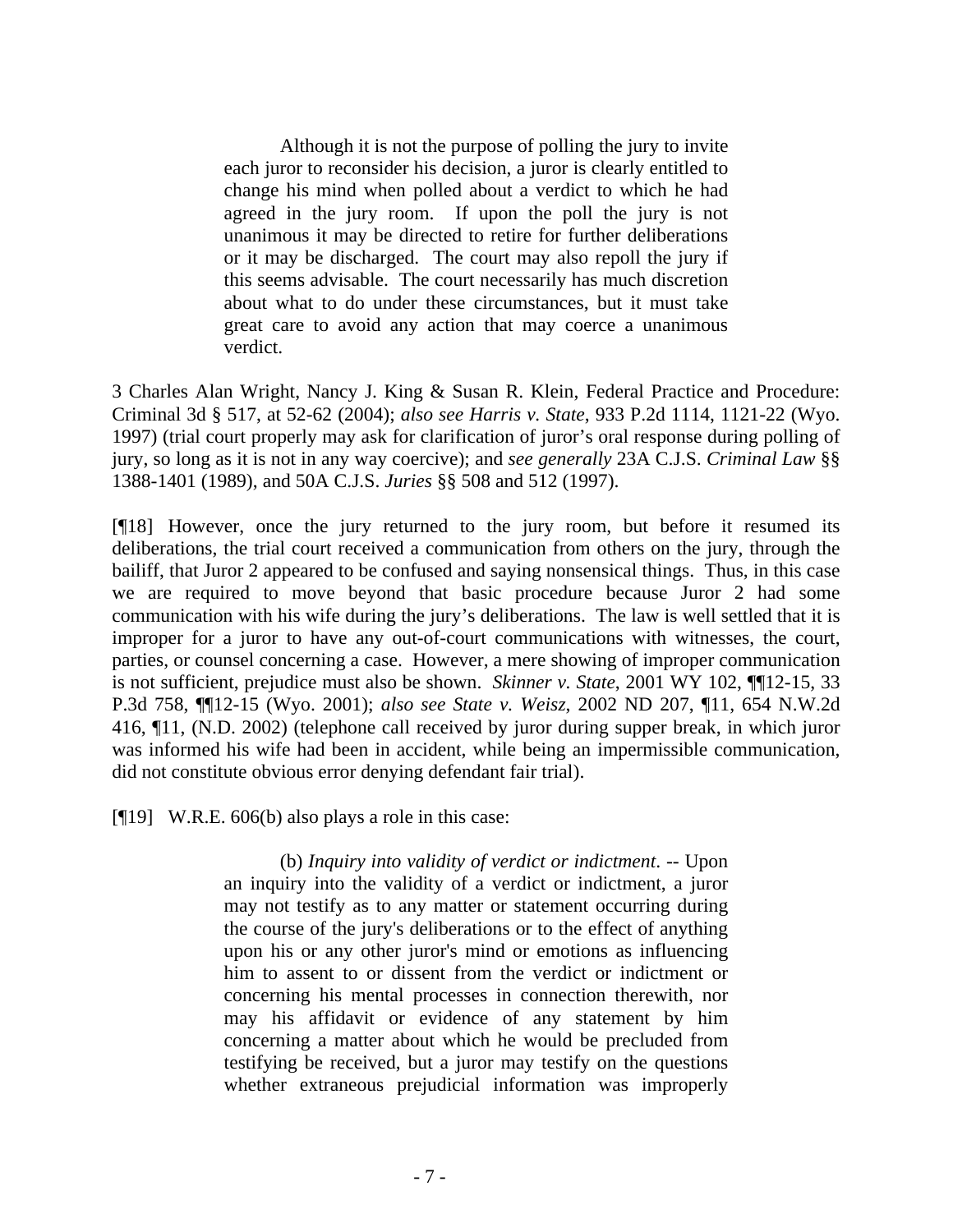brought to the jury's attention or whether any outside influence was improperly brought to bear upon any juror.

[¶20] This rule greatly limits the authority of the district court to make any sort of detailed inquiry with respect to jury deliberations in a case such as this. *See* 27 Charles Alan Wright & Victor James Gold, Federal Practice and Procedure: Evidence § 6075 (1990).

## **DISCUSSION**

[¶21] In his brief, Gunnett makes a wide-ranging argument that his trial, and especially the verdict portion of the trial, was unfair and inaccurate because of the events set out more fully above. To some extent, Gunnett's assertions of error gain strength from the circumstance that at his first trial the jury was unable to reach a unanimous verdict, and a mistrial was declared.

[¶22] At the outset, we will eliminate one avenue of argument pursued by Gunnett. Our cases dealing with the presence of an alternate juror who is present in the jury room during jury deliberations, and the presumption of prejudice that goes with that situation, is not pertinent to our discussion in this case. *See Hoos*, 75 P.3d 609; and *McAdams v. State*, 2003 WY 104, 75 P.3d 665 (Wyo. 2003).

[¶23] Because Gunnett's argument is not precisely focused, it falls to this Court to isolate the issues that are of significance here. We will rely in great part on the allegations contained in the motion for new trial. That was the document that the trial court had to rely upon in deciding the motion. Gunnett asserted that the jury sent a note to the trial judge to the effect that Juror 2 was "hopelessly confused." Of course, the record will only support that the bailiff reported to the trial judge that the jury informed him they were concerned about Juror 2 because he seemed confused and had said some nonsensical things. Of course, the record supplies some support for such a concern because it appears from the record that Juror 2 did not realize that he answered "No" during the jury poll, and further that he did not comprehend that that was the reason the jury was being sent back to deliberate. In addition, it was known to all participants that Juror 2 was diabetic and that he routinely took insulin. The focus of the district court's concern at that juncture was the well-being of the juror. The trial court opted to have Juror 2's wife check on him so as to ascertain if he could continue his role as a juror. After hearing the report from his wife, the district court was satisfied that Juror 2 was all right and could continue to serve as a juror. The jury then continued its deliberations and reached a unanimous verdict. The thrust of the motion for new trial was summarized like this: "The actions by the jury indicate a desire by the jury to get an alternate<sup>5</sup> placed on the jury and were extremely misleading to the Court which believed the juror to be confused based upon the jury's assertions to the Court."

 $\frac{1}{5}$  Of course, at this point in the proceedings, an alternate juror was no longer available to be substituted for Juror 2 because of defense counsel's contact with him.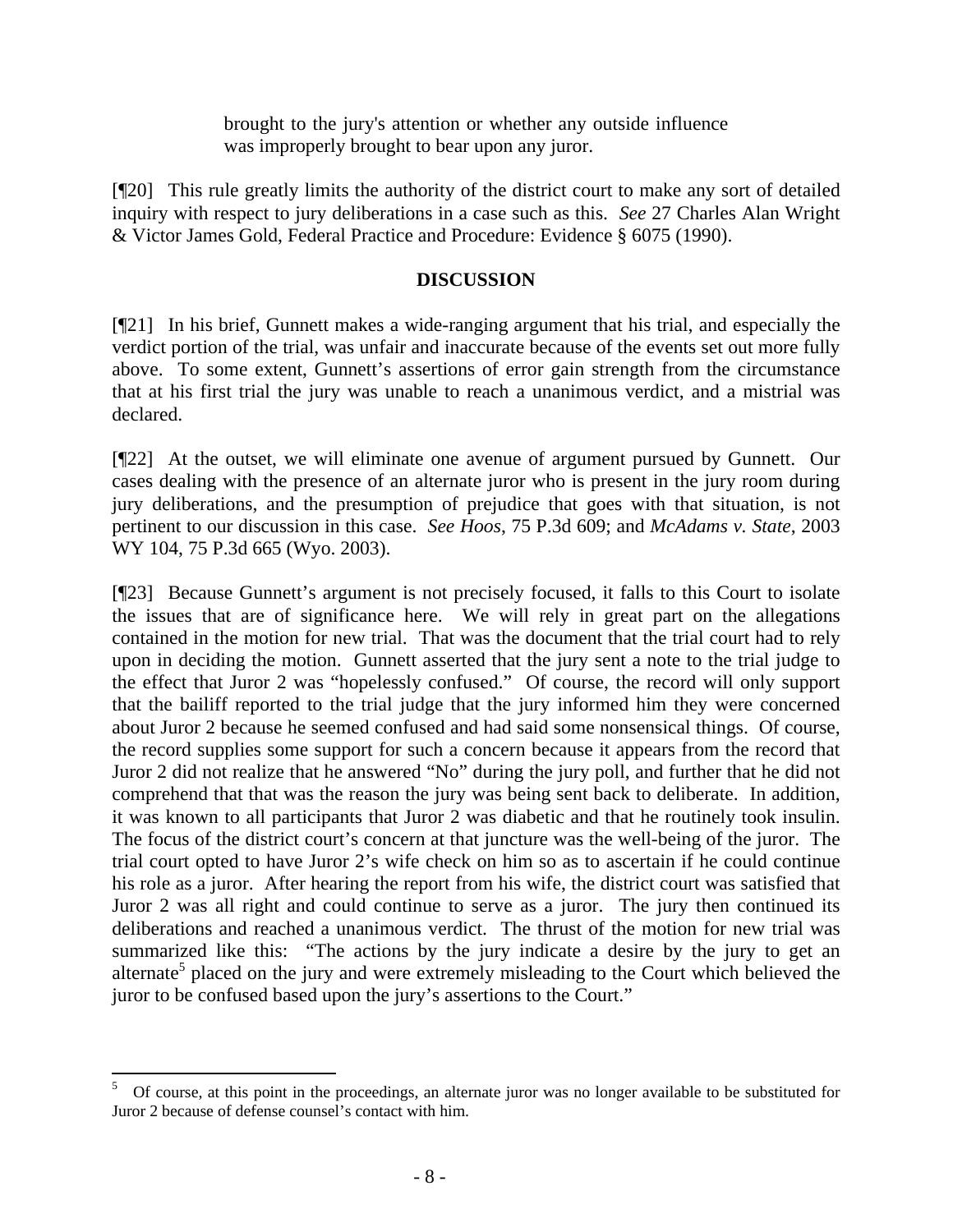[¶24] Gunnett's appeal follows a different tack from that pursued in the trial court, focusing here on what he characterizes as improper contact between Juror 2 and his wife, as well as the district court's brief questioning of Juror 2 as to whether he had been coerced during the jury's final 15 minutes of deliberations. In support of these contentions, Gunnett relies in significant part on our cases in which an alternate  $(13<sup>th</sup>$  juror) is allowed to participate in the jury's deliberations.

[¶25] The general discussion of issues such as those at issue here reveals that the variety of problems that can arise in such context are many indeed. 27 Wright & Gold, *supra*, § 6075. In such circumstances, many courts have abandoned the "presumption" mechanism in favor of common sense inquiries into the likely effect of the information or influences on the average juror:

> Under all of these standards, the court must attempt to draw inferences as to the probable effects of the extraneous information or outside influence in light of objectively apparent facts about the context in which those matters came to the jury's attention. Thus, probable effect is estimated in light of the importance of the issue to which the information or influence related, the nature of the information or influence, the strength of the admitted evidence supporting the verdict, the number of jurors exposed to the information or influence, when the jury was exposed to the information or influence, how long the jury discussed these matters during deliberations, the manner in which the court dealt with the information at trial, and any other matters which logically might have a bearing on the effect of the information or influence on the jury.

27 Wright & Gold, *supra,* § 6075, at 469-71; *and see Wiser v. People*, 732 P.2d 1139, 1142- 44 (Colo. 1987). Although the district court did not explicitly engage in such an analysis, it is evident that it tacitly employed a "common sense" approach throughout this episode.

[¶26] With respect to the allegation that Juror 2 was "confused" and saying "nonsensical" things, courts have refused to treat allegations of physical or mental incompetence as raising an issue of "outside influence." 27 Wright & Gold, *supra,* § 6075, at 458; *and see Keller v. State*, 651 P.2d 1339, 1342-43 (Okl.Cr. 1982) (Verdict could not be impeached by juror's affidavit that she did not think defendant had been proven guilty but acceded to guilty verdict because she "was so tired."); and *United States v. Dioguardi*, 492 F.2d 70, 78 (2nd Cir. 1974) ("It is well settled that only clear evidence of a juror's incompetence to understand the issues and to deliberate at the time of his service requires setting aside a verdict. And only strong evidence that it is likely that the juror suffered from such incompetence during jury service will justify an inquiry into whether such incompetence in fact did exist."). Here, the impermissible contact did not relate to any issue in the case. Indeed, it appears no "extraneous" information of any sort was conveyed to Juror 2. Only Juror 2 was affected by the contact, and the record gives us no cause to speculate to the contrary.